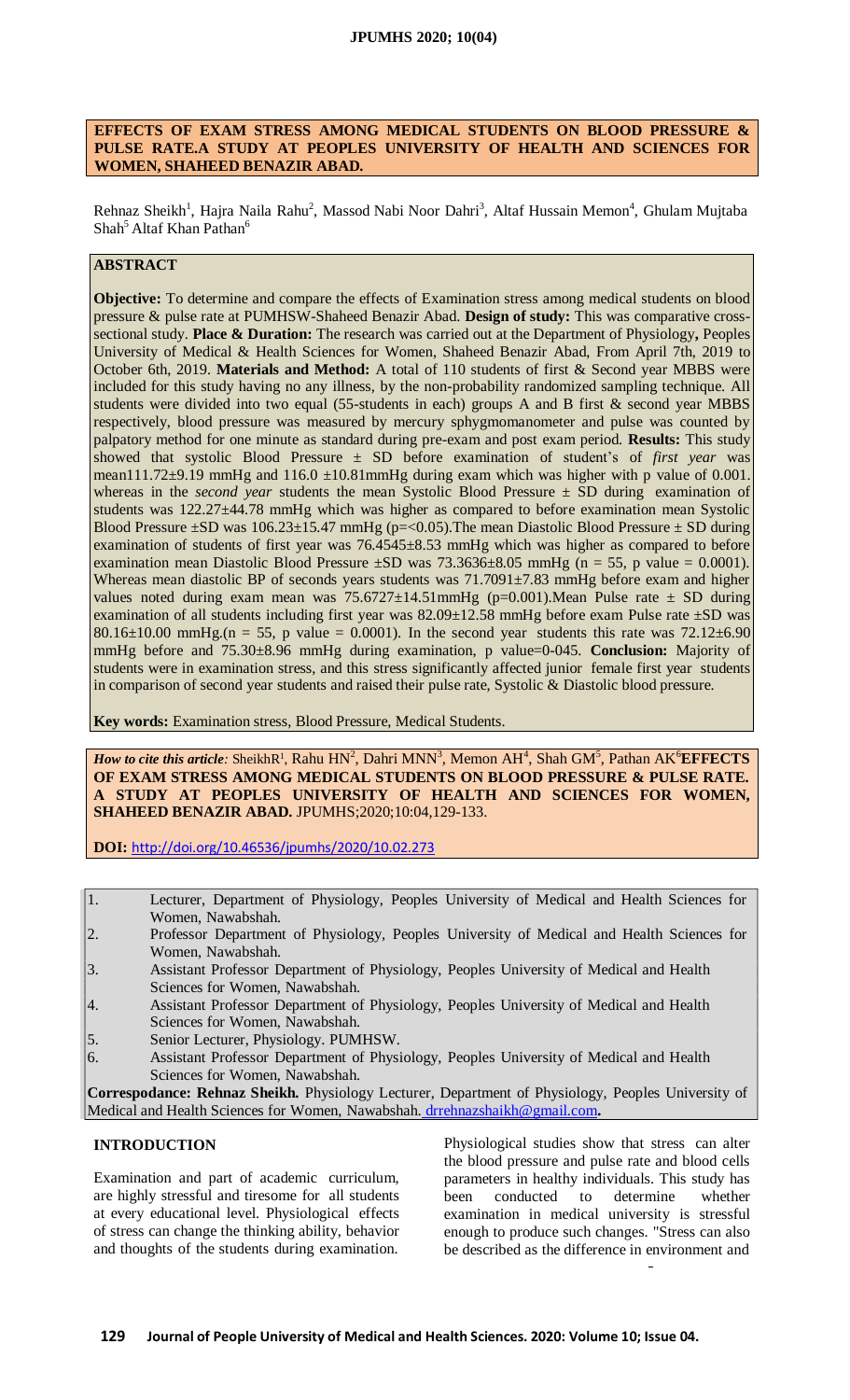people's capacity to adapt appropriately. Stress may be austerity or trouble. Eustress is excellent stress; it is a dynamic stress that encourages an individual to continue functioning in the best possible way when that stress is no longer manageable than stress is overcome or trouble. Stress in humans outcomes from humanenvironment relationships which are considered to stress, override or threaten their adaptive capabilities. When stress improves function (physical or mental for example, through training or challenging work), stresses which are not resolved through cope or adjustment, considered distress and which can cause anxiety, or withdrawal (depression) can be considered to be persistent. <sup>1</sup>\_The potential effects of poor stress can be: heated, tense, loose, readily dull, frightened or troubled. Inadequate stress can contribute sometimes to a large number of psychological disorders, such as dejection, fear, drug abuse and even suicide. <sup>2</sup> Excessive data burdens leave little chance for relaxation and recreation, and sometimes lead to severe sleep deprivation.<sup>2</sup> It provides several stressors that can trigger damage to judgment, reduced attendance, absence of trust, fear and depression.<sup>3</sup> Interestingly Linn & Zeppa have proposed that some stress is required to learn in medical schools.<sup>4</sup>Long-term distress affects the body drastically and is likely to lead to various diseases<sup>5</sup>. In this report, it is presumed that the concept is the one concerning disturbance, wherever the word stress is written. Examination stress is a psychological disorder in which, before, during, or after an examination or other evaluation, students experience intense discomfort and anxiety to such a degree that this anxiety causes decreased performance or interferes with normal learning.Examinations are used to test candidates because there is no other way to guarantee that candidates have enoughknowledge and understanding to pass an assessment without the possibility that they have been inappropriately assisted by othersfor four reasons, research suggests that examinations are stressful for students<sup>6</sup>consequences; markers of self-esteem; judgments from others; and fear appeals by teachers. The pressure to perform well in the examination and time allocated makes academic environment very stressful.<sup>7</sup> In stress analysis, academic exams have also been used because they are "predictable."<sup>8</sup> While most of the study results support the negative relationship<sup>9</sup> between stress and academic achievement, few studies conclude against them.Irene J. Kim  $Park<sup>10</sup>$  reported a major positive relationship between college students' stress and academic success. In stress studies, academic exams have also been used because they are' predictable, structured and distinct representations of real-life stressors.'<sup>11</sup> Stress activation of the hypothalamic pituitaryadrenocortical-axis leads to changes in heart rate, blood pressure, breathing depth, and body temperature. Physiological studies have shown that stress can affect the endocrine, hemopoietic and immune systems due to any cause.<sup>12</sup> Prolonged stress is associated with the activation

of hypothalamo pituitary adrenal axis, and increases in the release of hormones such as adrenaline and cortisol. These hormones prepare the body for fight or flight reaction.Stress and anxiety are such strong feelings that they are followed by reduced sleep time and autonomic nervous system activation.There are changes inphysiological parameters as a consequence. These modifications indicate the reactivity of the person to stressful conditions. Changes in systolic blood pressure rose from a mean of 120 to 136 mmHg, diastolic from 81 to 92 mmHg, and pulse rate from 84 to 92 beats per minute are examples of these parameters.<sup>13</sup> The cardiac rate in ordinary adults is controlled by the sinus electrical impulses (SA), the heart pacemaker. The SA node is regulated and affected both by the sympathetic and para sympathetic processes by the autonomic nervous system. A survey of the influencing variables in the cardiac rate by classified cardiac rate determinants in two categories: unmodifiable and physiological.<sup>14</sup> Posture, blood pressure, exercise, obesity, mental stress, smoking and the use of spirit are all determinants of physiology. However, it is not very definite to measure neural cardiovascular alterations, despite the fact that it is easy to quantify the heartbeats. However, significant differences in the mean core rate before, during and after stressful treatment simulations were observed in a pilot study.<sup>15</sup>

## **MATERIALS AND METHOD:**

This Cross sectional comparative research was conducted at Department of Physiology, Peoples University of Medical & Health Sciences for Women, Shaheed Benazir Abad. The research study was approved and accepted by Ethical Review Committee of PUMHSW-SBA. Normal female Junior students of MBBS (First & second year) were included comprises of total 110 numbers,then two groups A (first year) and B(second year) were made each of 55 students, during pre -exam and post exam period blood pressure and pulse was measured by mercury sphygmomanometer and by palpatory method respectively.After the collection of the data, it was analyzed by SPSS version 23. All the continuous variables were analyzed by the t-test for mean standard deviation. All the numerical variables were analyzed by Student's t test. Final results were presented by using tables, graphs, and charts

## **RESULTS**:

In this study, mean Systolic Blood Pressure  $\pm$  SD during examination of students including first year was 116.0±10.81mmHg which was higher as compared to before examination mean Systolic Blood Pressure  $\pm SD$  was  $111.72\pm9.19$  mmHg. There was highly significant increase of Systolic Blood Pressure during examination as compared to before examination among the students of first year ( $n = 55$ , p value = 0.0001). See Table No:1 & Graph 1.In this study, mean Systolic Blood Pressure  $\pm$  SD during examination of students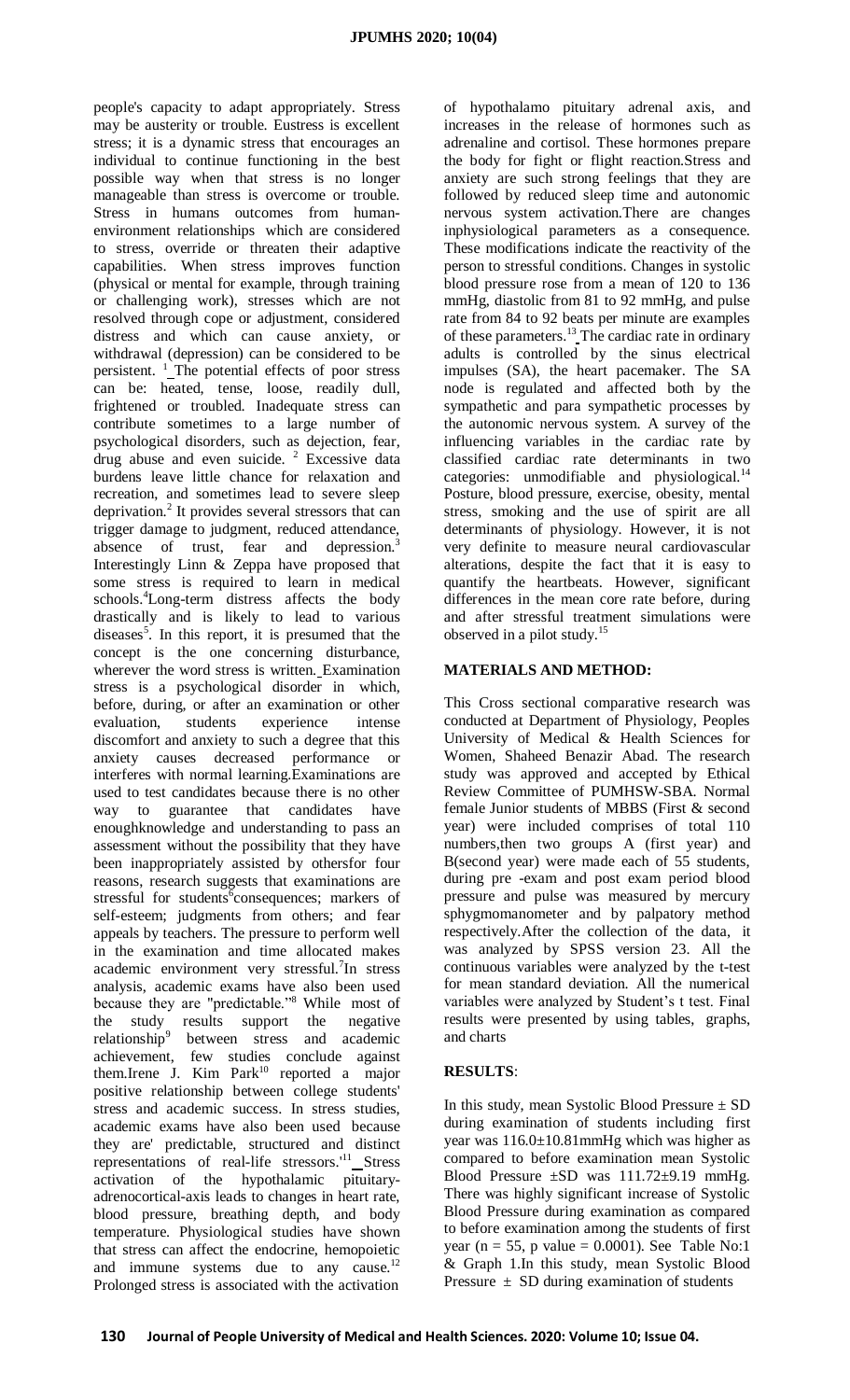including second year was 122.27±44.78 mmHg which was higher as compared to before examination mean Systolic Blood Pressure ±SD was 106.23±15.47 mmHg. There was highly significant increase of Systolic Blood Pressure during examination as compared to before examination among the students of second year  $(n = 55, p$  value = 0.0001). Table No.1. Effect of examination stress on Diastolic Blood Pressure In this study, mean Diastolic Blood Pressure  $\pm$  SD during examination of students including first year was 76.4545±8.53 mmHg which was higher as compared to before examination mean Diastolic Blood Pressure ±SD was 73.3636±8.05 mmHg. There was a highly significant increase of Diastolic Blood Pressure during examination as compared to before examination among the students of first year ( $n = 55$ , p value = 0.0001). Table No. 2 In this study, mean Diastolic Blood

Pressure  $\pm$  SD during examination of students including first year was 82.09±12.58 mmHg which was significantly higher as compared to before examination mean Pulse rate ±SD was 80.16±10.00 mmHg. There was highly significant increase of Pulse rate during examination as compared to before examination among the students of first year ( $n = 55$ , p value = 0.0001). Table No.3 In this study, mean Pulse rate  $\pm$  SD during examination of all students including second year was 75.30±8.96 mmHg which was significantly higher as compared to before examination mean Pulse rate ±SD was 72.12±6.90 mmHg. There was a significant increase of Pulse rate during examination as compared to before examination among the students of second year ( $n = 55$ , p value =0.045). Table: 3

**Table: 1 Comparison of Mean value of Systolic Blood Pressure (mmHg) MBBS students before and during examin ation (n**=110)

| <b>Before</b><br><b>Examination</b> | During<br><b>Examination</b> | P value    |
|-------------------------------------|------------------------------|------------|
| $111.72 \pm 9.19$                   | $116.0 \pm 10.81$            | $0.0001**$ |
| $106.23 + 15.47$                    | $122.27 + 44.78$             | $0.0001**$ |
|                                     |                              |            |

|                                |                                 | Graph 1: Comparison of Mean value of Systolic Blood Pressure (mmHg) of MBBS students before and during examination. |  |  |
|--------------------------------|---------------------------------|---------------------------------------------------------------------------------------------------------------------|--|--|
|                                |                                 | Systolic Blood Pressure (mmHg)                                                                                      |  |  |
| 125                            |                                 | 122.27                                                                                                              |  |  |
| 120                            | 116                             |                                                                                                                     |  |  |
| 115                            | 111.72                          |                                                                                                                     |  |  |
| 110                            |                                 | 106.23                                                                                                              |  |  |
| 105                            |                                 |                                                                                                                     |  |  |
| 100                            |                                 |                                                                                                                     |  |  |
| 95                             |                                 |                                                                                                                     |  |  |
|                                | <b>First Year</b><br>$(n = 55)$ | <b>Second Year</b><br>$(n = 55)$                                                                                    |  |  |
| <b>Before Exam During Exam</b> |                                 |                                                                                                                     |  |  |
|                                |                                 |                                                                                                                     |  |  |
|                                |                                 |                                                                                                                     |  |  |

| Diastolic Blood Pressure (mmHg)                       | <b>Before</b><br><b>Examination</b> | During<br><b>Examination</b> | <b>P</b> value |
|-------------------------------------------------------|-------------------------------------|------------------------------|----------------|
| First year $(n = 55)$                                 | 73.3636±8.05                        | $76.4545 \pm 8.53$           | $0.0001**$     |
| Second year $(n = 55)$                                | $71.7091 \pm 7.83$                  | $75.6727 \pm 14.51$          | $0.0001**$     |
| **P value is highly significant<br>(student's t test) |                                     |                              |                |

**Table No:2 Comparison of Mean value of Diastolic Blood Pressure (mmHg) MBBS students before andduring examination(n =110)**



**Graph 2: Comparison of Mean value of Diastolic Blood Pressure (mmHg) of**

**MBBS students before and during examination MBBS students before and during examination.**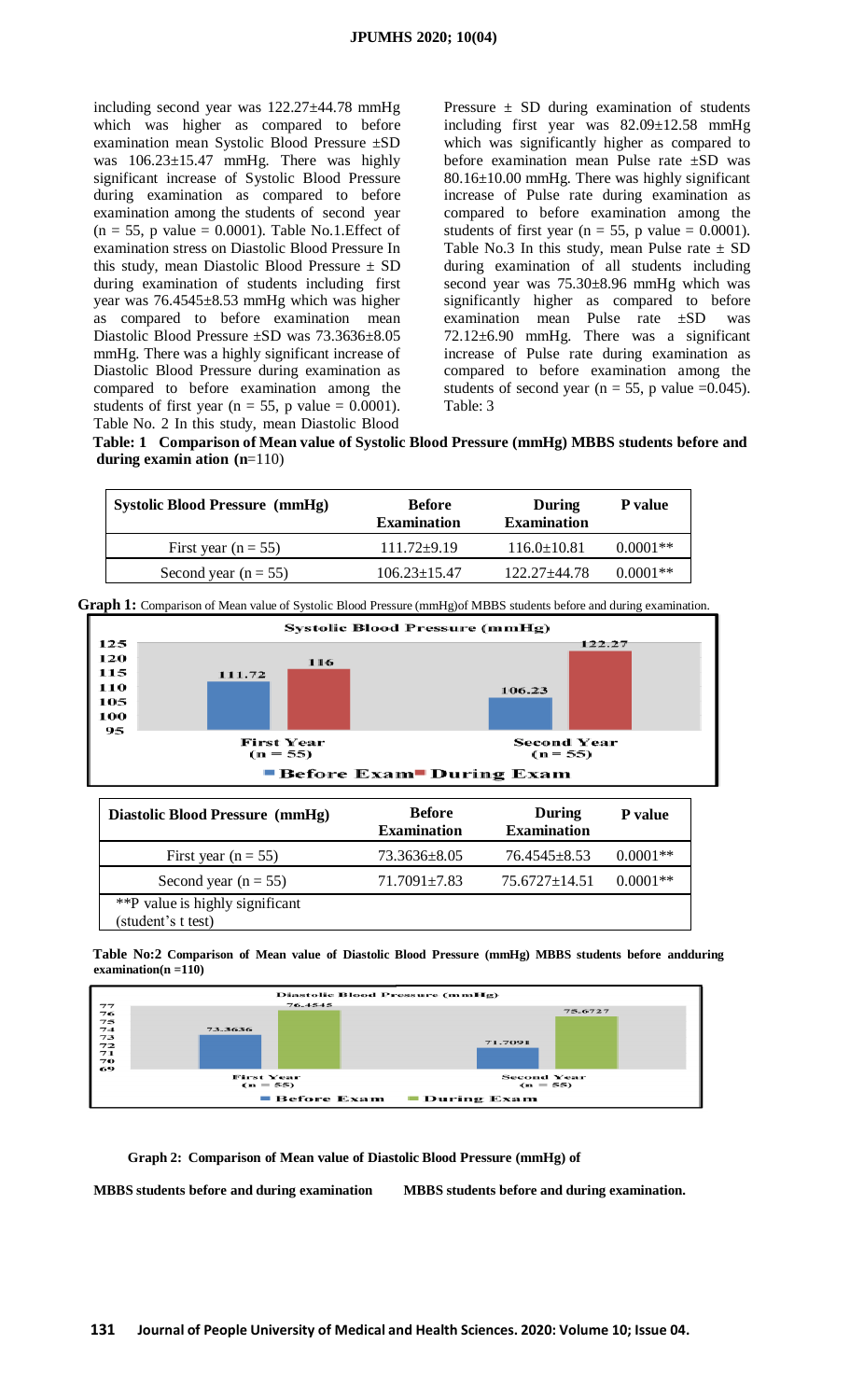

**Graph 3: Mean value of Pulse rate (beats/min) of MBBS students before and during examination**

| Pulse rate (beats/min)  | <b>Before</b><br><b>Examination</b> | During<br><b>Examination</b> | <b>P</b> value |
|-------------------------|-------------------------------------|------------------------------|----------------|
| First year ( $n = 55$ ) | $80.16 \pm 10.00$                   | $82.09 \pm 12.58$            | $0.0001**$     |
| Second year $(n = 55)$  | $72.12 \pm 6.90$                    | $75.30 \pm 8.96$             | $0.045^*$      |

**Table N0: 3 Mean value of Pulse rate (beats/min) of MBBS students before and during examination**

\* p value is significant (student's t test)

\*\* p value is highly significant (student's t test)

#### **DISCUSSION:**

The increased risk of cardiovascular diseaseis associated with elevated blood pressure. Stress can cause hypertension to produce large quantities of vasoconstrictor hormones that increase bloodpressure through repeated elevation of blood pressure as well as stimulation of the nervous system.In addition, the impact on blood pressure is multiplied whenone risk factor is combined with another factor that causes stress.<sup>16</sup>this study was carried out on 110 MBBS medical students of first year and second year atPUMHSW Shaheed Benazir Abad to find out the impact of examination stress on blood pressure and pulse rate.**Impact of stress on physiological parameters:** Present study showed that stress of University examination in  $1<sup>st</sup> \& 2<sup>nd</sup>$ year students of PUMHSW was significant enough to produce changes due to stress in the systolic and diastolic arterial pressure and pulse rate, both variables checked at start of exam days than at before the examination. Similarly, Fayez Qureshi et  $al^{17}$ , reported effects of examination stress onblood pressure, these findings were similar to the findings of the present study. However educational atmosphere of the PUMHSW as well as geographical settings were totally different in these studies. Munir et al. $^{18}$ also showed an increase in pulse rate, breath rate, systolic and diastolic blood pressure in

undergraduate medical students when exposed to exam stress. These findings are in consistent with a number of studies who showed significant raised levels in pulse rate and blood-pressure in students before and during examination stress.<sup>18-</sup> <sup>20</sup>**Systolic Blood Pressure and examination stress:** During the exam time, systolic blood pressure was significantly higher than after the exam. This may be explained by the stimulation of the adrenergic nervous system leading to the release of catecholamine, in particular noradrenaline at the post-synaptic neuron, and adrenaline or epinephrine from the adrenal medulla, resulting in the activation of the receptorsα1, β1 and β2 resulting in a rise in systolic blood pressure. <sup>21</sup>Diastolic blood pressure is known to be the minimum ventricular diastole pressure and its normal range in adults is 60- 90mmHg, with an average of 80mmHg. After the student completes her test, the drop in systolic blood pressure can be clarified that the decrease results from a reduction in peripheral arteriolar resistance and or cardiac output by a variety of mechanisms at a variety of sites such as: dilatation of resistance vessels, lower resistance pumping of the heart. Capacitance vessel dilatation, reduction of venous return to the heart in order to minimize cardiac output. Reduction of sympathetic drive to the heart, especially in response to stress, leads to lower cardiac output.<sup>2</sup>